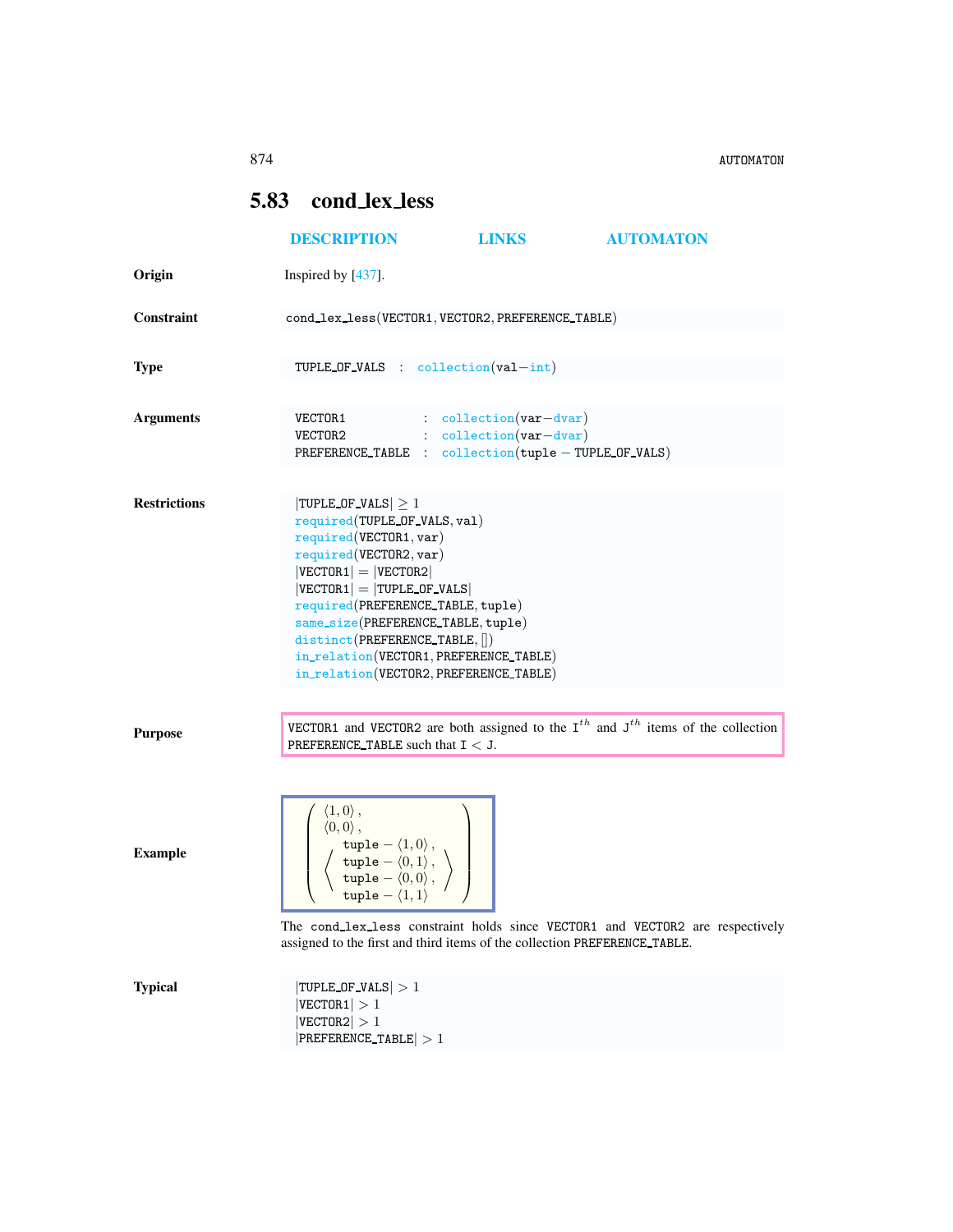<span id="page-1-0"></span>

|                   | 875<br>20060430                                                                                                                                                                                                                                                                                                                                                   |
|-------------------|-------------------------------------------------------------------------------------------------------------------------------------------------------------------------------------------------------------------------------------------------------------------------------------------------------------------------------------------------------------------|
| <b>Symmetries</b> | • Items of VECTOR1, VECTOR2 and PREFERENCE_TABLE.tuple are permutable<br>(same permutation used).<br>• All occurrences of two distinct tuples of values in VECTOR1, VECTOR2 or<br>PREFERENCE_TABLE.tuple can be swapped; all occurrences of a tuple of val-<br>ues in VECTOR1, VECTOR2 or PREFERENCE_TABLE.tuple can be renamed to any<br>unused tuple of values. |
| <b>Usage</b>      | See cond_lex_cost.                                                                                                                                                                                                                                                                                                                                                |
| See also          | common keyword: cond_lex_cost, cond_lex_greater, cond_lex_greatereq,<br>cond_lex_lesseq(preferences), lex_less(lexicographic order).                                                                                                                                                                                                                              |
|                   | implies: cond_lex_lesseq.                                                                                                                                                                                                                                                                                                                                         |
| <b>Keywords</b>   | characteristic of a constraint: vector, automaton.                                                                                                                                                                                                                                                                                                                |
|                   | <b>constraint network structure:</b> Berge-acyclic constraint network.                                                                                                                                                                                                                                                                                            |
|                   | <b>constraint type:</b> order constraint.                                                                                                                                                                                                                                                                                                                         |
|                   | <b>filtering:</b> arc-consistency.                                                                                                                                                                                                                                                                                                                                |
|                   | <b>modelling:</b> preferences.                                                                                                                                                                                                                                                                                                                                    |
|                   | <b>symmetry:</b> lexicographic order.                                                                                                                                                                                                                                                                                                                             |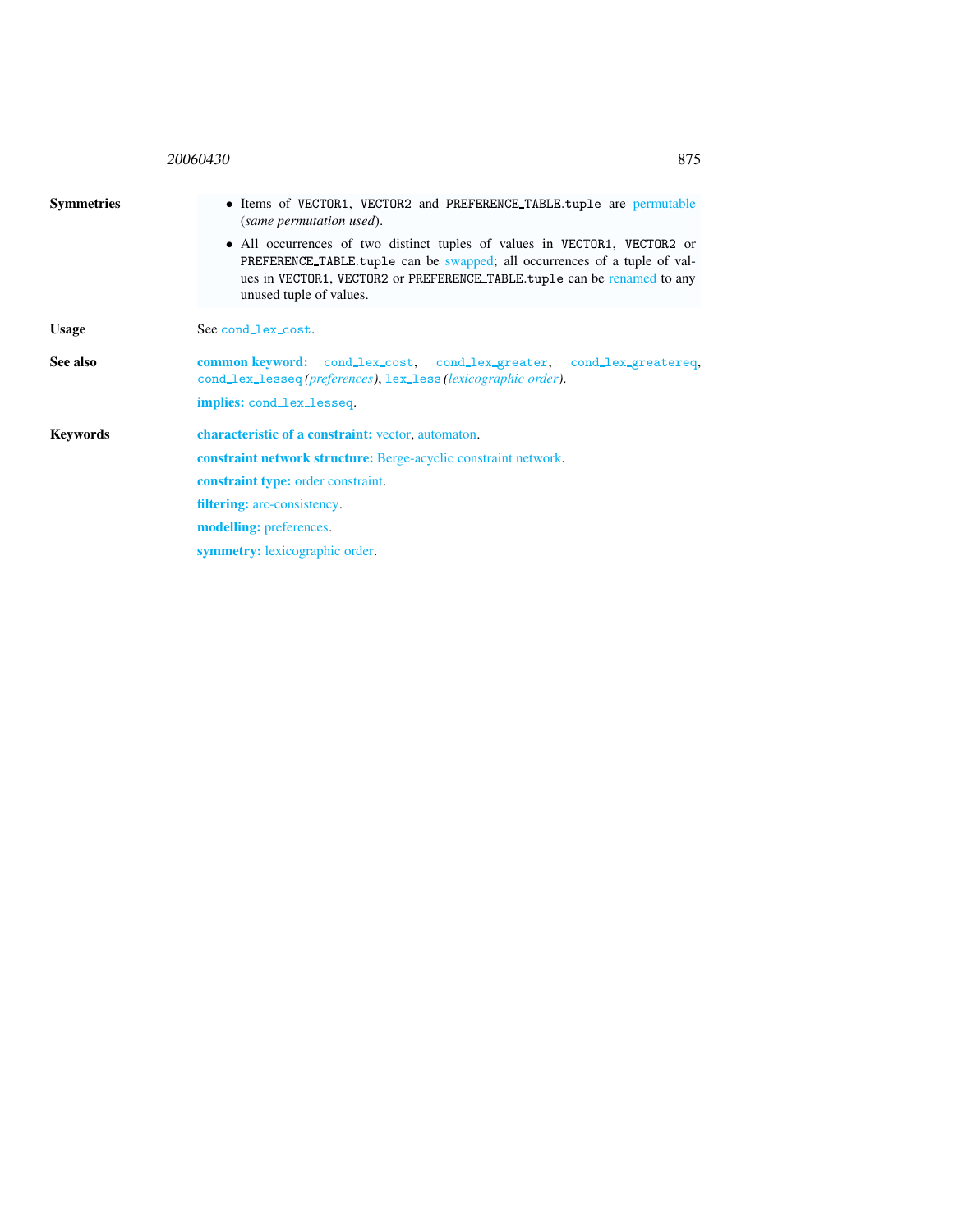Automaton Figure [5.191](#page-2-1) depicts the automaton associated with the preference table of the cond lex less constraint given in the example. Let  $VAR1_k$  and  $VAR2_k$  respectively be the var attributes of the  $k^{th}$  items of the VECTOR1 and the VECTOR2 collections. Figure [5.192](#page-2-2) depicts the reformulation of the cond lex less constraint. This reformulation uses:

- <span id="page-2-0"></span>• Two occurrences of the automaton depicted by Figure [5.191](#page-2-1) for computing the positions I and J within the preference table corresponding to VECTOR1 and VECTOR2.
- The binary constraint  $I < J$ .



Figure 5.191: Automaton associated with the preference table of the cond\_lex\_less constraint given in the Example slot

<span id="page-2-1"></span>

<span id="page-2-2"></span>Figure 5.192: Hypergraph of the reformulation corresponding to the cond\_lex\_less constraint: it uses two occurrences of the automaton of Figure [5.191](#page-2-1) and the constraint  $\mathtt{I} < \mathtt{J}$